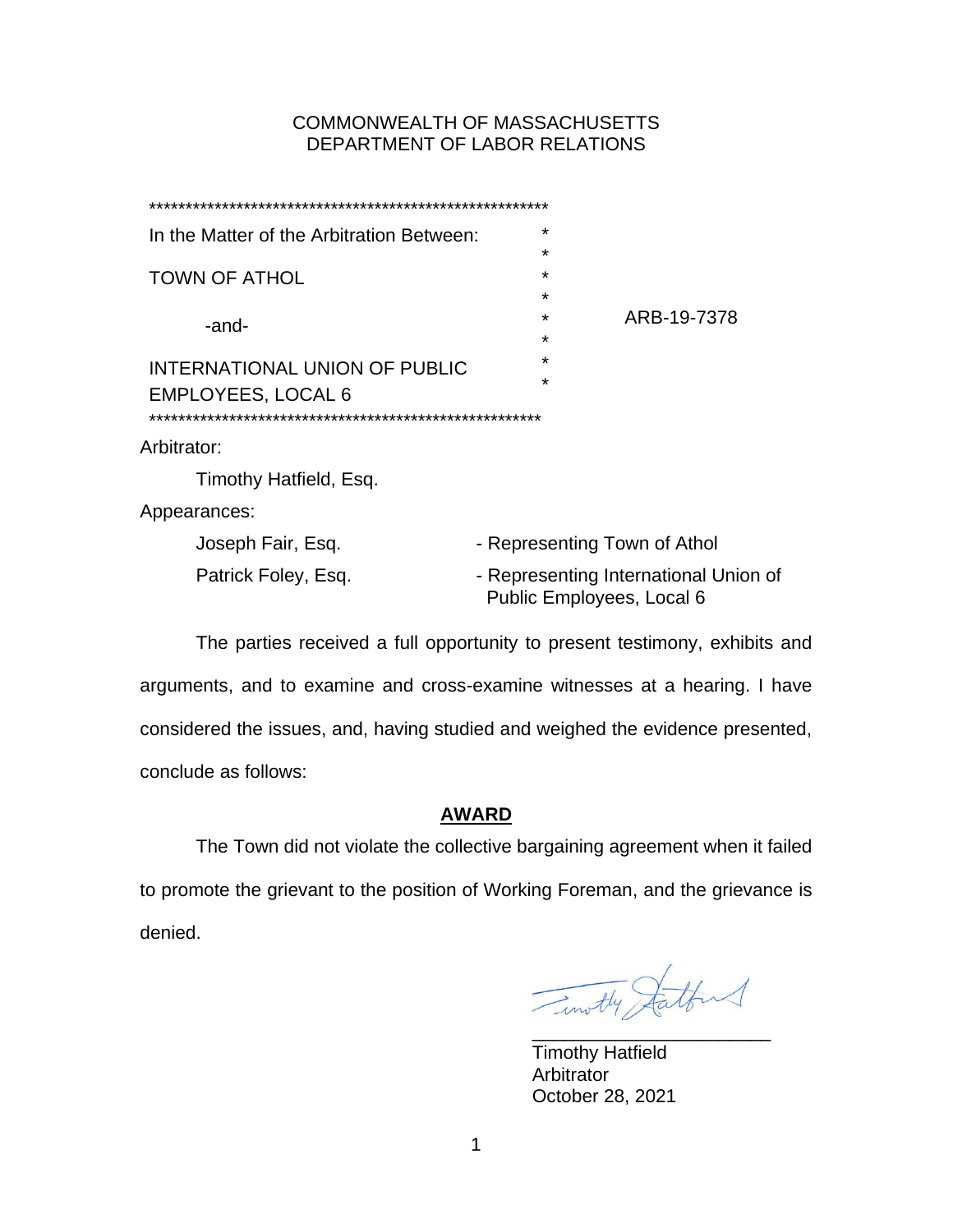## **INTRODUCTION**

International Union of Public Employees, Local 6 (Union) filed a unilateral petition for Arbitration. Under the provisions of M.G.L. Chapter 23, Section 9P, the Department of Labor Relations (Department) appointed Timothy Hatfield, Esq. to act as a single neutral arbitrator with the full power of the Department. The undersigned Arbitrator conducted a virtual hearing via Web Ex on November 16, 2020.

The parties filed briefs on January 12, 2021.

# **THE ISSUE**

Did the Town violate the parties' collective bargaining agreement as described in the May 2019 grievance when it failed to promote the grievant to the

position of Working Foreman? If so, what shall be the remedy?

# **RELEVANT CONTRACT LANGUAGE**

The parties' collective bargaining agreement (Agreement) contains the following pertinent provisions:

# **ARTICLE 4 SENIORITY (IN PART)**

Section 2. Standard for promotions shall be qualifications and Seniority. Seniority shall be defined as seniority within the division of a department. The job shall be awarded to the senior most qualified applicant within the Highway, Water, Sewer, Sewage Treatment Plant, and Cemetery/ Park/Tree Departments. The successful applicant shall be given a minimum of thirty (30) working days and maximum of ninety (90) working days trial and training period in the new positions. The applicant shall maintain his/her current rate of pay for the first thirty (30) working days and shall receive the applicable rate of pay for the remaining trial and training period.

If at the end of the trial and training period it is determined that the employee is not qualified to perform the work, the employee shall be returned to his/her old position and rate. Any employee who transfers to another department or is promoted within his or her department may return to his or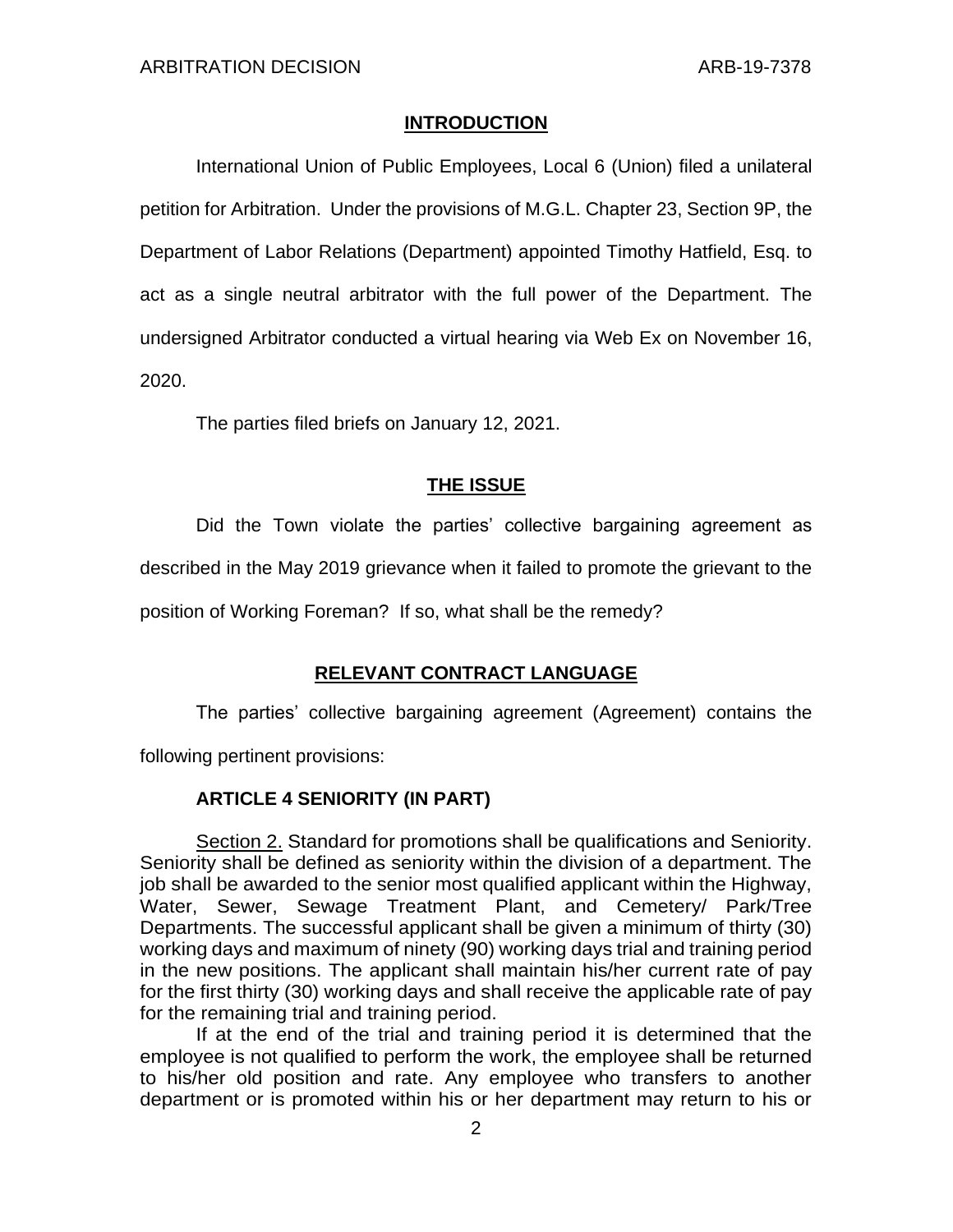her previous position within thirty (30) working days without loss of seniority in that department. This shall not preclude, however, the right of the Town to hire outside the Department if in its judgment there is no employee who is qualified to fill the position, so long as employees are given at least thirty (30) working days to get any required license(s); or until all are asked to be trained for the position; pursuant to the application of the above conditions, the decision of the Superintendent shall be final.

# **ARTICLE 8 OVERTIME (IN PART)**

Section 3. Overtime will be fairly and equally distributed by divisions (e.g., highway, parks, water, sewer and cemetery/tree) within the Department of Public Works to all employees covered by this Agreement and qualified to do the work performed.

# **ARTICLE 17 CLOTHING/BOOT ALLOWANCE (IN PART)**

Section 1. The Town of Athol will provide mandatory uniforms that must be worn (unless not returned from the cleaners) by the members of the Department of Public Works employees: Eleven (11) sets (five (5) clean delivered, five (5) soiled picked up, one (1) employee wears), two (2) jackets, lockers for storage.

However, the sets of uniforms for the two mechanics at the highway division will be thirteen (13). ...

## **ARTICLE 18 MISCELLANEOUS (IN PART)**

Section 4. All job openings in the D.P.W. will be posted in each department. Consideration for filling these openings will first be given to present employees applying for these jobs starting with the most senior qualified applicant in the division in which the opening occurs.

# **FACTS**

The Town of Athol (Town) and the Union are parties to a collective bargaining agreement that was in effect at all relevant times to this arbitration. Thomas Turner (Turner / grievant) is the Assistant Working Foreman in the Highway Division of the Town's Department of Public Works (DPW). Prior to the promotion in question, Robert Costa (Costa), the successful candidate, worked as the Equipment Manager in the Highway Division of the Town's DPW. The Equipment Manager and Mechanic position are funded out of the Highway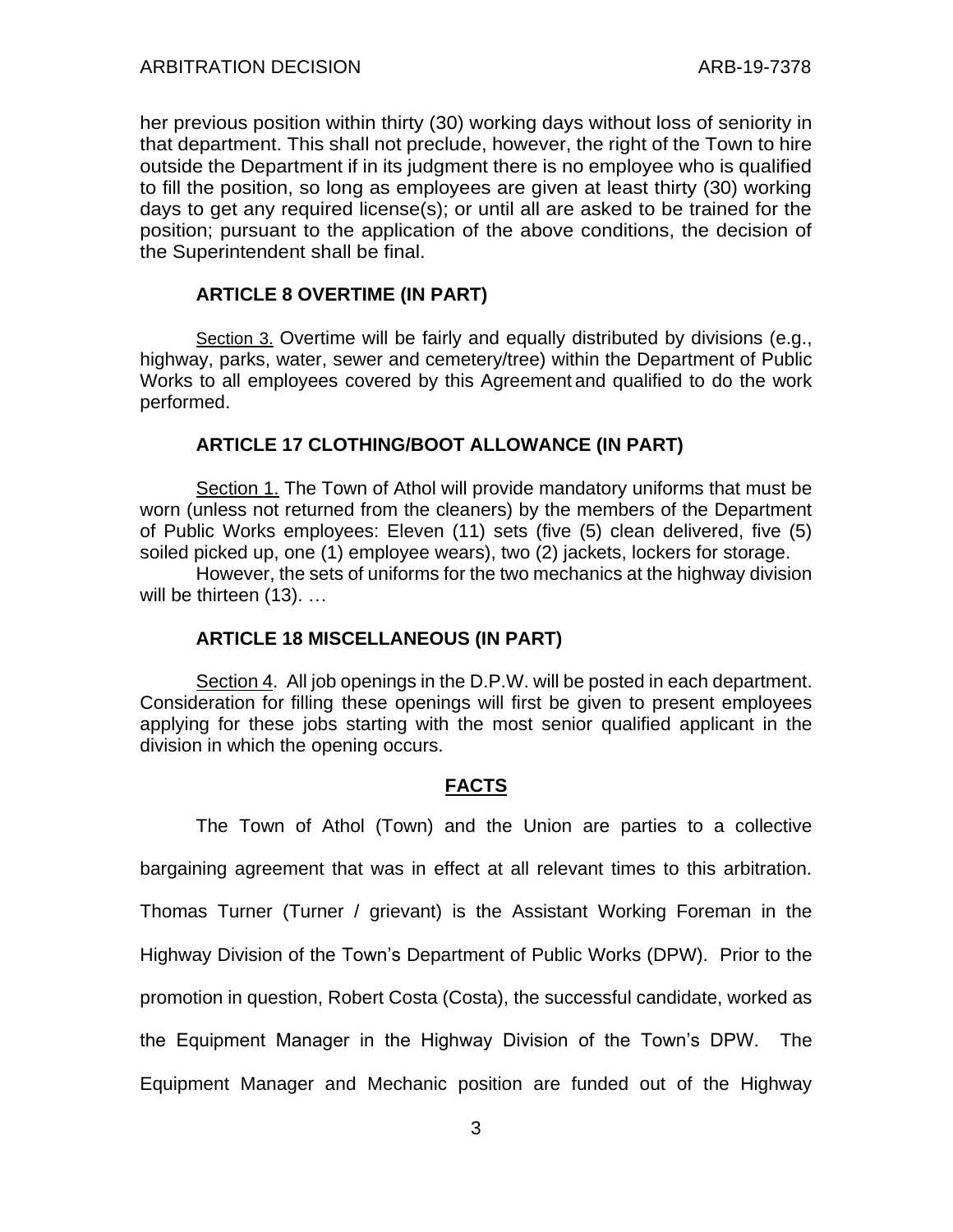## ARBITRATION DECISION ARB-19-7378

Division, wear the same-colored uniforms as other Highway Division employees, and are included on the Highway Division seniority lists and overtime rosters.

The DPW is divided into four divisions/departments<sup>1</sup>:

- 1) Highway Division
- 2) Water and Sewer Division
- 3) Cemetery, Parks and Trees Division
- 4) Sewage Treatment Plant

On May 6, 2019, the Town posted a vacancy for the position of Working Foreman. The job vacancy notice was posted in numerous locations that employees report to within the DPW. Most relevant to the matter before me, the notice was posted in the Highway Division and the Mechanic shop within the Highway Division. In response to the posting, Turner and Costa applied for the position.

At the time of the applications, Turner was serving in the position of Assistant Working Foreman, a title he held for slightly over one year. Turner had held other positions in the Highway Division since his date of hire on February 28, 2000, giving him over nineteen years of seniority within the Highway Division. Costa was serving in the position of Equipment Manager, and prior to that had served as the Mechanic since October 10, 1988, giving him thirty-one years of seniority within the Highway Division. Each candidate held the required licenses

<sup>&</sup>lt;sup>1</sup> The terms division and department are used interchangeably by the parties and throughout the collective bargaining agreement. As such, all references to the Highway Department and the Highway Division in this decision mean the same thing.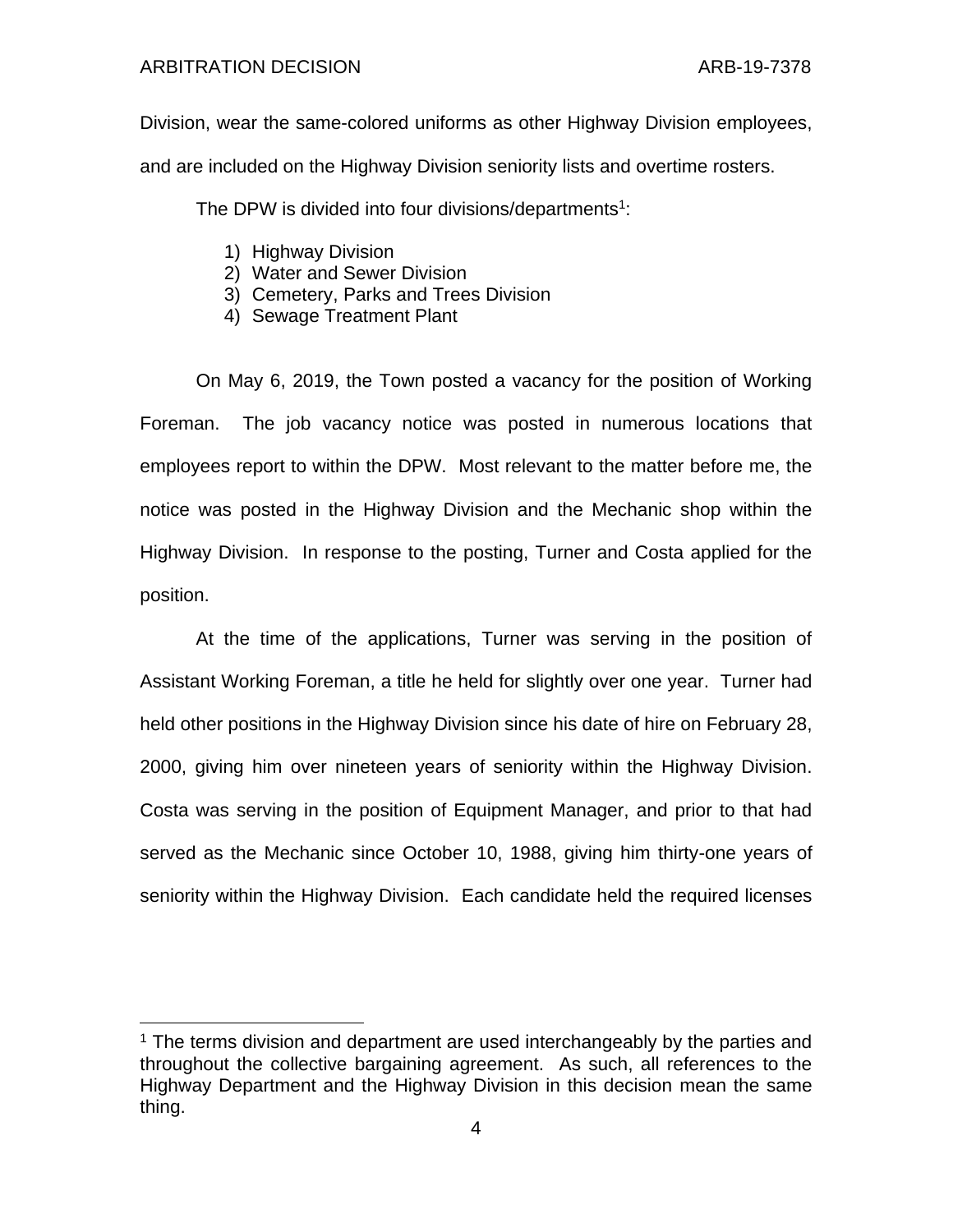## ARBITRATION DECISION ARB-19-7378

for the position, and Costa held an additional CDL-A license that allows the holder to drive the vehicle necessary to transport steel road plates used for road work.

Some of the duties of the Working Foreman include:

- Supervision of Highway Division work projects
- Supervision of Highway Division work crews
- Operation of heavy equipment
- Snow and Ice removal operations
- Equipment and Supply procurement
- Assist in scheduling Highway Division personnel
- Assist in payroll functions

In his role as Equipment Manager, Costa was responsible for supervising employees who assisted in vehicle repair projects. He was responsible for servicing and maintaining all DPW vehicles and equipment as well as some Town vehicles. He was responsible for ordering all parts and supplies for the repair shop and maintaining accurate inventory records. Costa participated in snow and ice removal operations and worked overtime shifts outside of his mechanic shop duties across the Highway Department as well as the Water and Sewer Divisions.

The Town attempted to introduce evidence of a verbal warning it had given to Turner, Turner testified that he had no knowledge of receiving a formal verbal warning, and I am unconvinced that anything more than a verbal counseling was ever issued. As such, neither employee possessed a disciplinary record of note while applying for the Working Foreman position.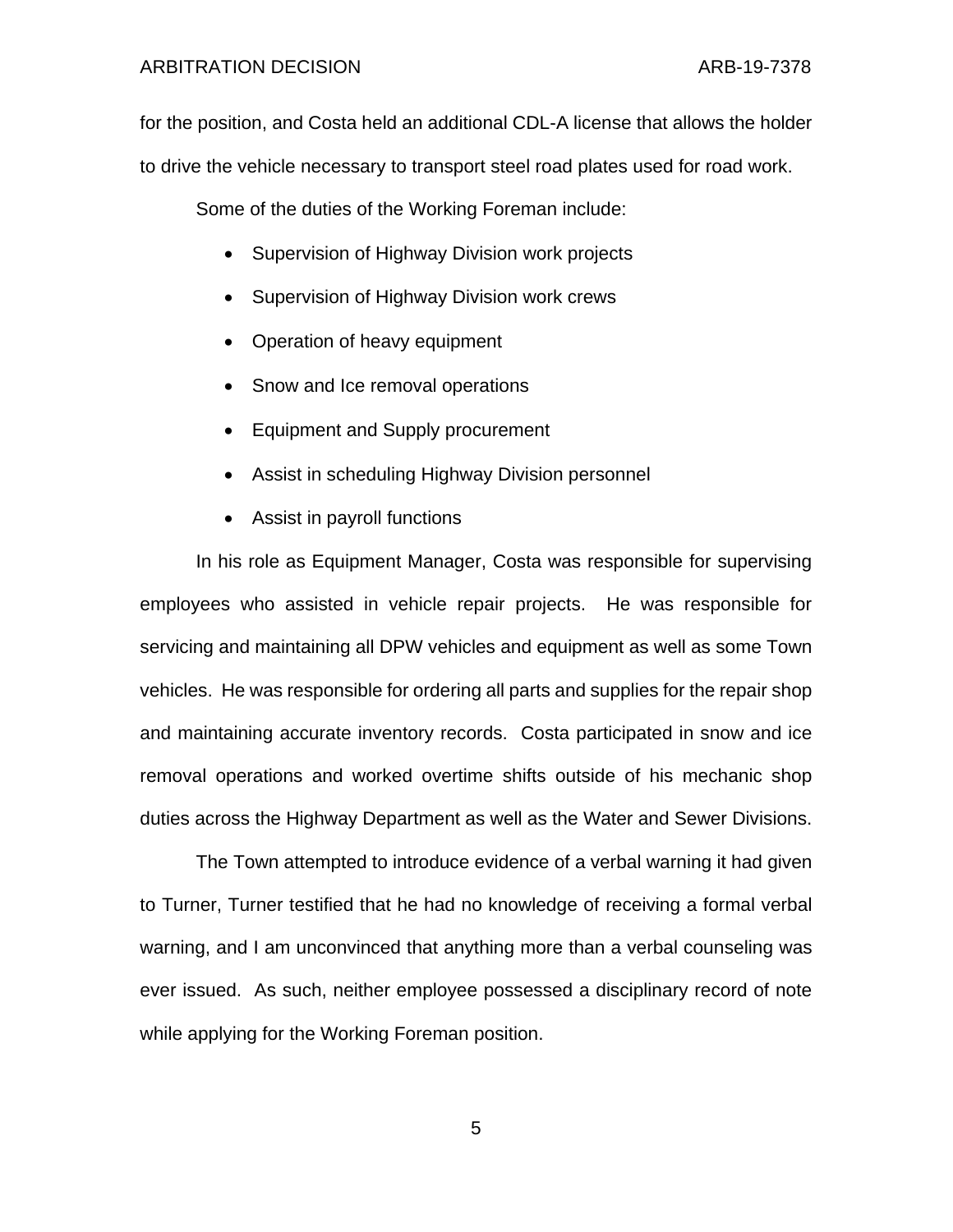Being familiar with the candidates, the Town by-passed the opportunity to interview them and awarded the position to Costa based on his years of experience and broad knowledge of the Highway Division. Turner filed a grievance over his promotional by-pass that was denied at all steps of the grievance procedure and resulted in the instant arbitration.

## **POSITIONS OF THE PARTIES**

### **THE UNION**

The Working Foreman position is a position within the Highway Division of the DPW. Prior to his promotion, Costa held the position of Equipment Manager, which does not fall within the Highway Division of the DPW, but rather the Mechanic Department of the DPW. Although the Town alleges that there is no Mechanic Department within the DPW, the May 6, 2019, Working Foreman job posting clearly references a "mechanic department" at the bottom of the posting.

Article 18, Section 2 of the collective bargaining agreement requires all job openings to be posted in each department within the DPW. As such, the Town was required to post the job opening for Working Foreman in each department of the DPW, including the Mechanic Department. Here, based on the two job postings on the record, the Town clearly acknowledges the existence of a Mechanic Department within the DPW. Furthermore, the DPW has an emergency call list, under the Highway Division section, Costa's name is not listed, further bolstering the idea that the Equipment Manager position falls outside the Highway Division.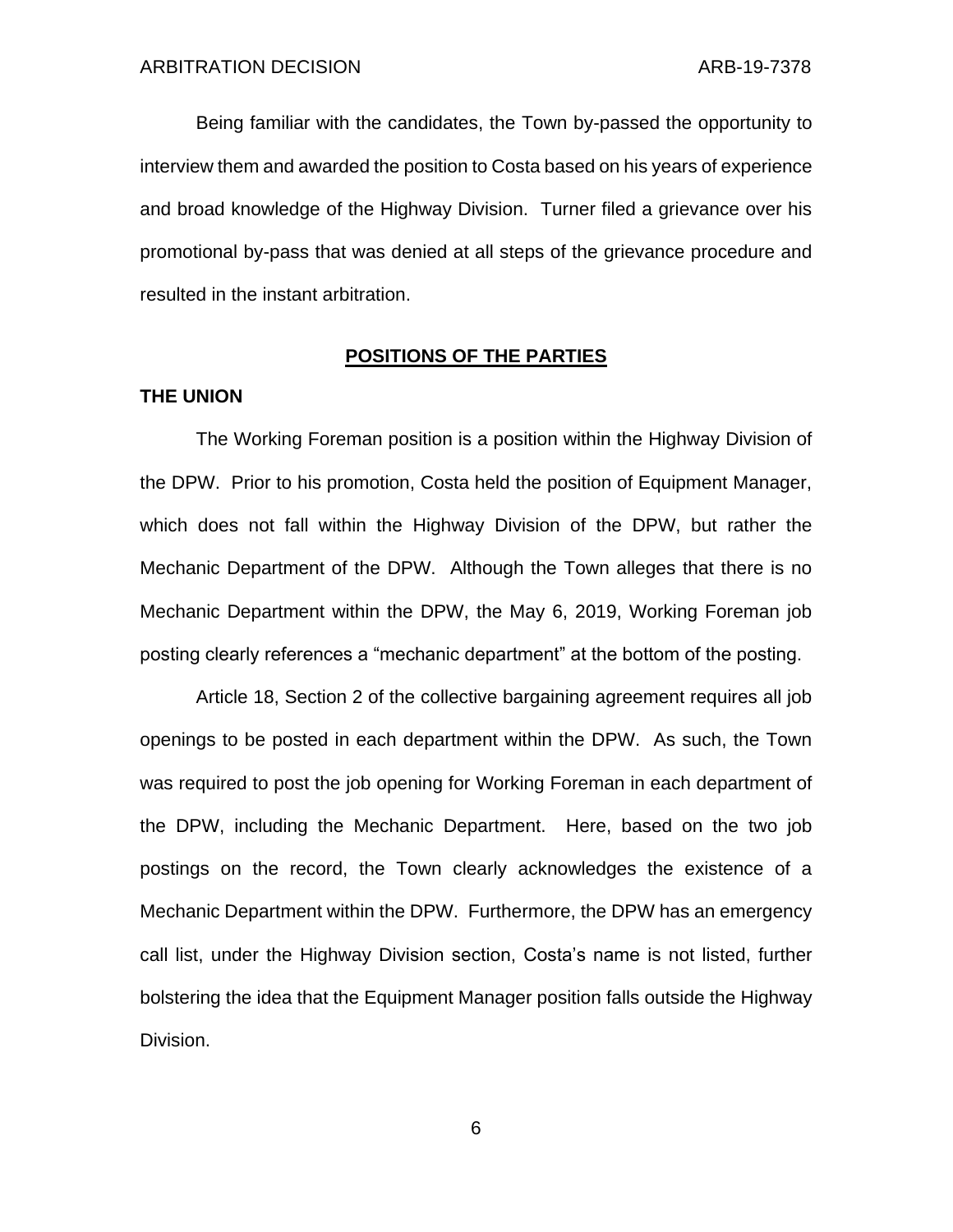Article 4, Section 2 of the parties' collective bargaining agreement outlines the promotional process within the DPW and requires that promotions be based upon qualifications and seniority, with vacancies awarded to the most senior qualified applicant within a specific division/department of the DPW. Seniority is defined as seniority within the division of a department. Given that the position of Equipment Manager falls outside of the Highway Division of the DPW, Turner was the most senior employee in the highway division as of May 2019.

The Town relies upon the fact that the Equipment Manager position is funded by the Highway Division of the DPW. The Union does not dispute that the Equipment Manager's position is funded by the Highway Division of the DPW. However, the Highway Division budget contains the largest budget of all DPW divisions and is thus used to accommodate the funding of personnel that serve multiple divisions within the DPW, such as the Equipment Manager. The fact that the Equipment Manager position is funded by the Highway Division of the DPW is not evidence that the position falls within that division.

In addition to performing his own payroll as Equipment Manager, unlike any other employee of the highway division, Costa also controlled his own overtime. In fiscal year 2019, Costa worked 405 hours of overtime, 50 hours more than the average overtime worked by members of the highway division. If the Equipment Manager position was a position within the Highway Division, then Costa would have been required to adhere to the language of Article 8, Section 3 that requires "fair and equal distribution of overtime."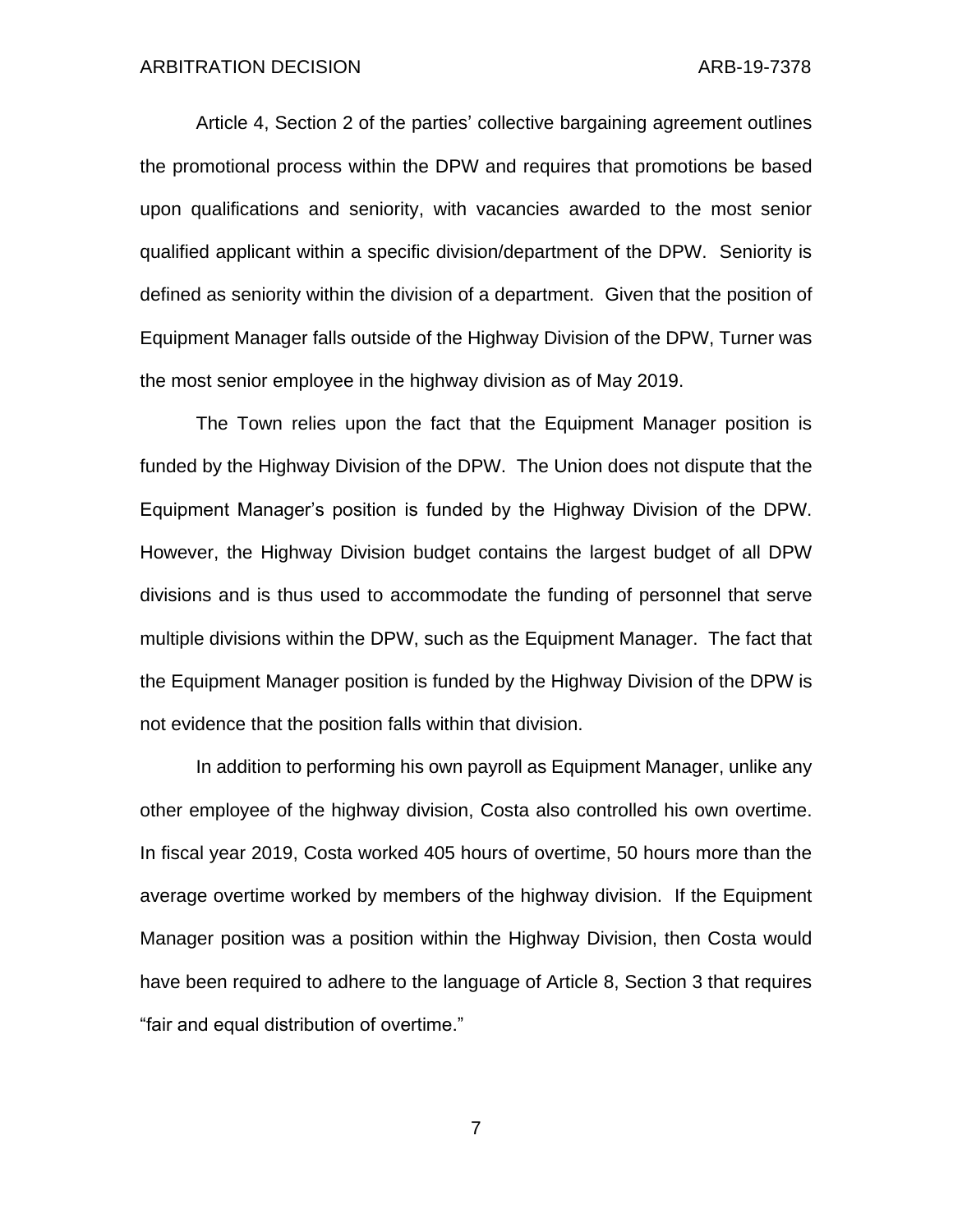The Equipment Manager position does not report to any Highway Department personnel but is a floating entity that directly reports to the DPW Superintendent. Furthermore, the Equipment Manager position is a supervisory position that performs functions in all divisions of the DPW, not just the Highway Division.

#### Qualifications

The term qualifications is defined in the collective bargaining agreement as "licenses and endorsements." Turner obtained all relevant licenses for the Working Foreman's position while serving in the capacity of Assistant Working Foreman. Furthermore, Turner had no known disciplinary record, and was the only employee within the DPW who had exclusively performed the Working Foreman position's duties whenever the Working Foreman was otherwise unavailable. Although the Town produced an October 2018 letter documenting an alleged incident in which Turner received a verbal warning, Turner testified that he never received this letter. Given that employees are required to be made aware of any prior conduct that may have an adverse impact on their employment for purposes of progressive discipline, which did not happen here, the Union respectfully requests that the letter be disregarded.

It would be difficult to argue that anyone was more qualified than Turner to serve in the role of Working Foreman, given his past experience, and the fact that the responsibilities of the Assistant Working Foreman and Working Foreman are nearly identical. Finally, the Town produced no evidence that Turner's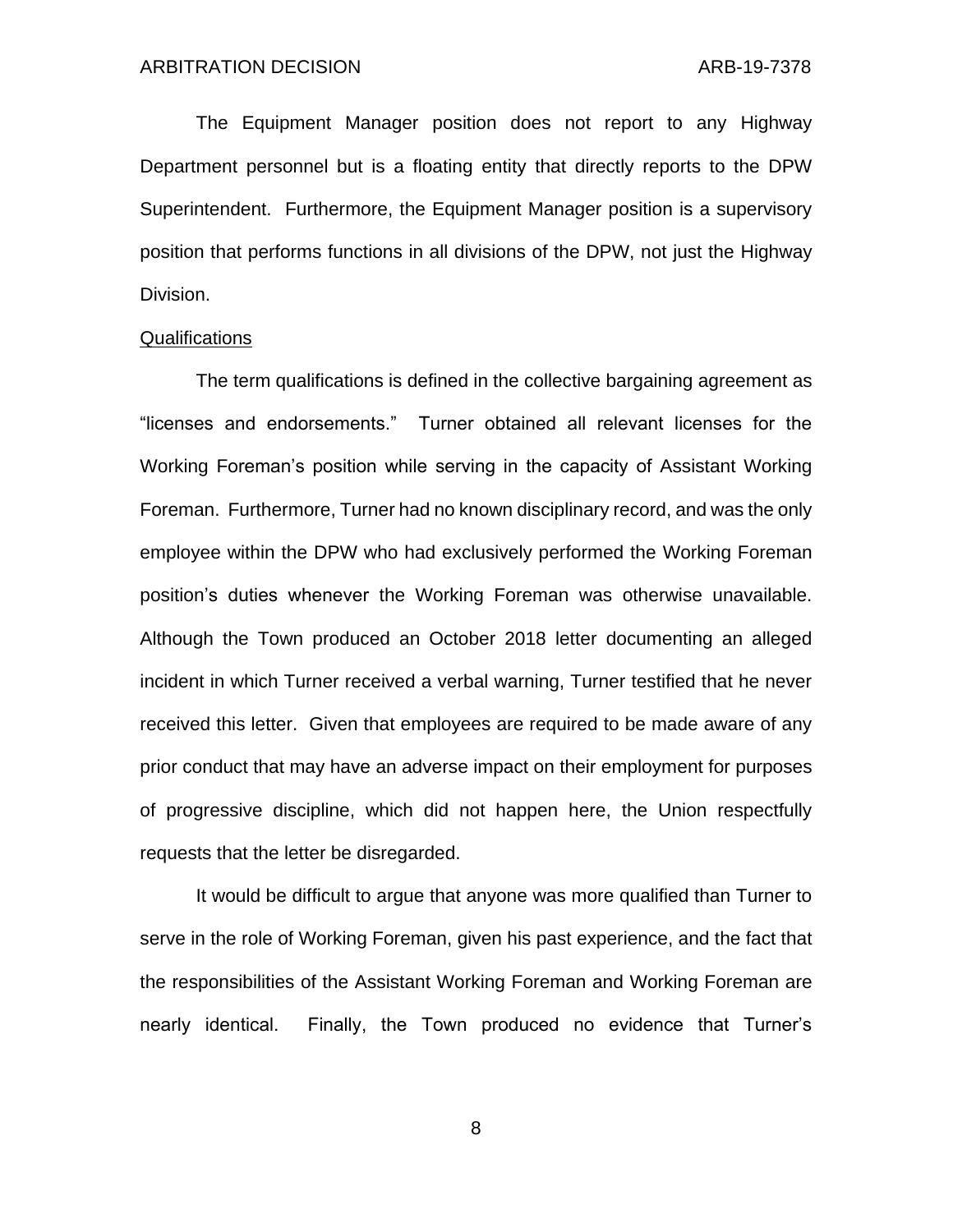performance when filling in for the Working Foreman was somehow deficient or that his performance evaluations were anything short of satisfactory.

#### **Conclusion**

Based on the above, the Union requests that the arbitrator uphold the Union's grievance and direct the employer to comply with the collective bargaining agreement, and any and all other remedies deemed relevant.

#### **THE EMPLOYER**

#### Failure to Meet Burden

In the instant grievance, the Union has the burden of demonstrating by a preponderance of the evidence that the Town violated the collective bargaining agreement when it promoted Costa to the position of Working Foreman instead of Turner. In his grievance, Turner alleges that the Town's failure to promote him violated Article 4, Section 2 of the collective bargaining agreement. Additionally, he points to Article 18, Section 4 to buttress his contention that the Mechanic/Equipment Manager positions are in a division separate from the Highway Division.

The Union, however, offered little to no evidence at the hearing to support these claims. The Union offered only the brief testimony of Turner who, selfservingly, proclaimed that he was more qualified and experienced than Costa without providing any supporting facts or evidence. In addition, Turner testified that he did not receive an interview for the position, but the record does not reflect that any other candidates were interviewed either.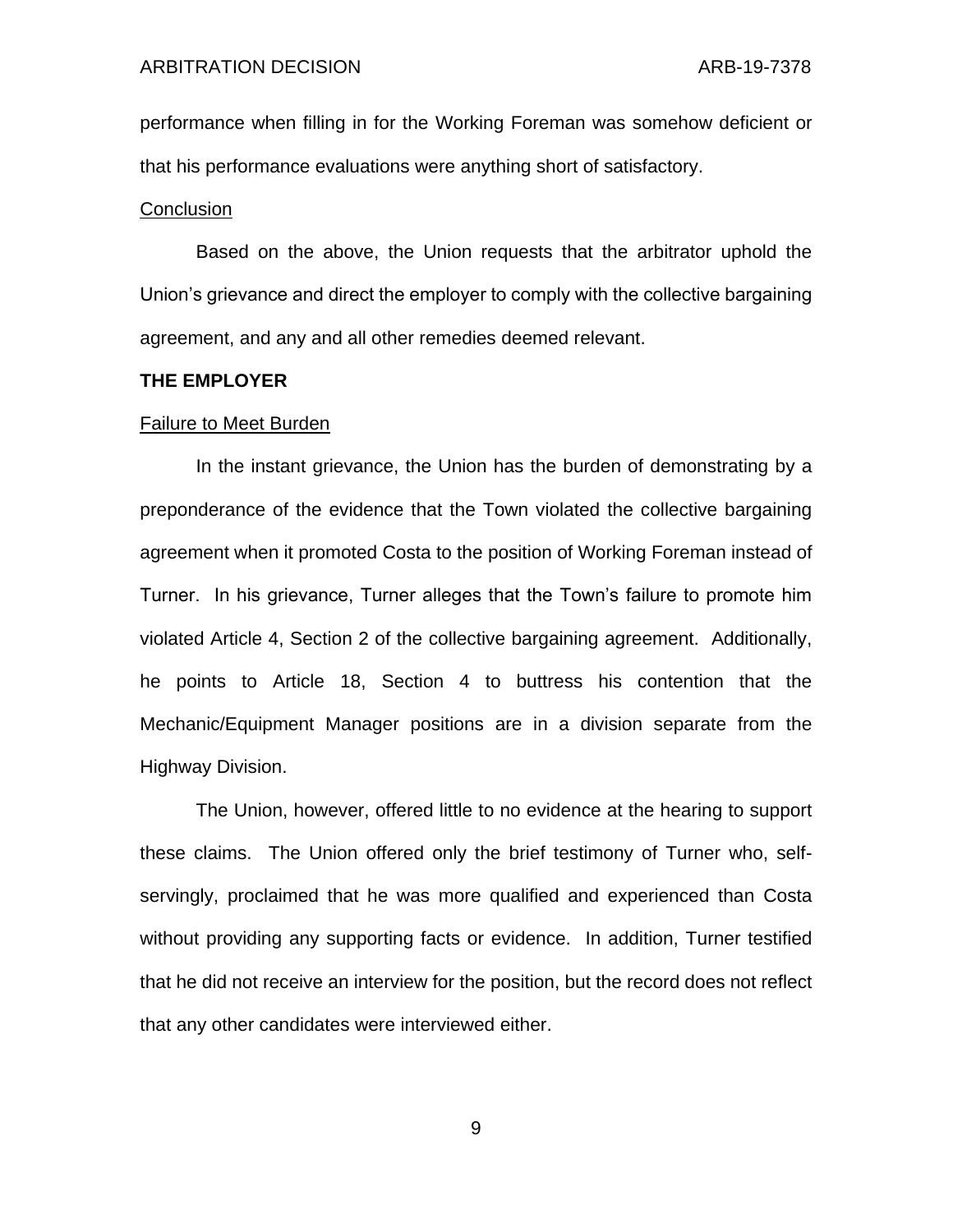Turner's belief that he was entitled to the promotion stems largely from his contention that the Assistant Working Foreman has been the person promoted whenever the position has become vacant in the past. It could very well have been the case that the most senior qualified person for the job in the past was the Assistant Foreman at that time. That does not mean, however that that will always be the case. In short, where the Union has the burden in this matter, the utter lack of evidence introduced by the Union is grounds alone for the Arbitrator to summarily dismiss the grievance.

### Promotion was consistent with Collective Bargaining Agreement

With respect to promotions, Article 4, Section 2 states, in relevant part, that:

Standard for promotions shall be qualifications and Seniority. Seniority shall be defined as seniority within the division of a department. The job shall be awarded to the senior most qualified applicant within the Highway, Water, Sewer, Sewage Treatment Plant, and Cemetery/ Park/Tree/ Departments.

In this case, the record reflects that Costa had more time in the Highway Division than Turner and was more qualified for the job.

#### Costa had more Seniority in the Highway Department than Turner

The Union asserts that the promotion was awarded to an employee who was not assigned to the Highway Division. As the Town amply demonstrated however, this is simply incorrect.

To begin with, the Costa's appointment letter for the Mechanic position in October 1988 clearly states that the Mechanic position is in the Highway Division. Although at some point, Costa was elevated to the Equipment Manager, the DPW Superintendent testified that the Equipment Manager title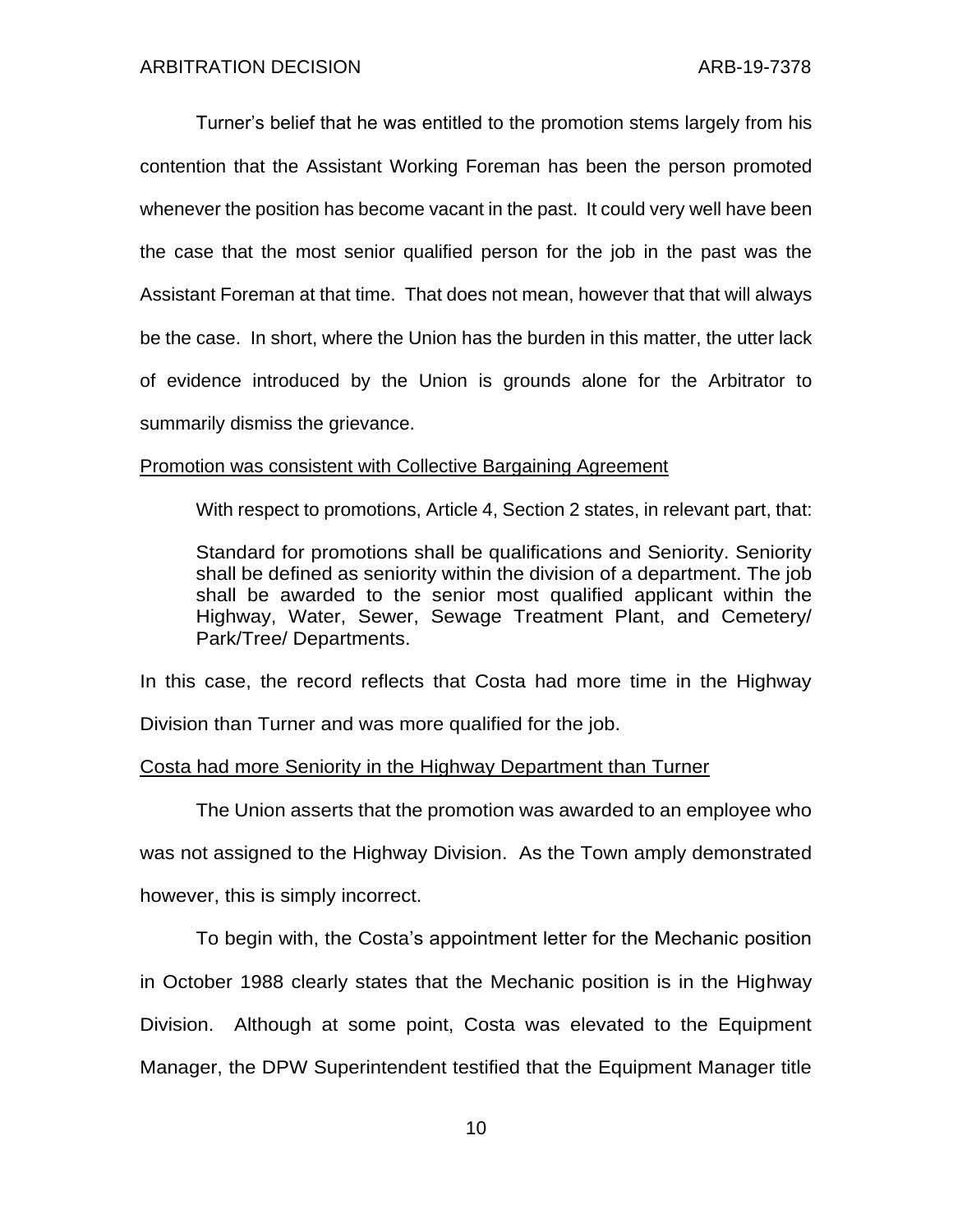is essentially an upgraded Mechanic position with additional job duties and managerial type responsibilities. Outside of that, there is no real organizational difference between the two positions, including what division they are assigned to.

That the Mechanic and the Equipment Manager are included in the Highway Division is also evidenced by the fact that both positions are assigned to wear the same-colored uniforms as other members of the Highway Division, and both positions are funded out of the Highway budget line. Moreover, both seniority lists submitted by the Union in this matter clearly show that Costa, in his positions of Mechanic and Equipment Manager, has historically been listed as part of the Highway Division. Additionally, Article 17 of the collective bargaining agreement states that "the sets of uniforms for the two mechanics at the highway division will be thirteen (13)." Finally, Article 8, Section 3 states that "overtime will be fairly and equally distributed by divisions (e.g., highway, parks, water, sewer and cemetery/tree) within the Department of Public Works to all employees covered by this Agreement and qualified to do the work performed." Noticeably absent from the parenthetical list is any mention of a mechanic division.

In support of his contention that the Mechanic and Equipment Manager are not part of the Highway Division, Turner pointed to Article 18, Section 4 and argued that "there is always a posting in the Equipment/Mechanic Division." No other evidence or argument was offered to support this contention. While it's true that Article 18, Section 4 does call for vacant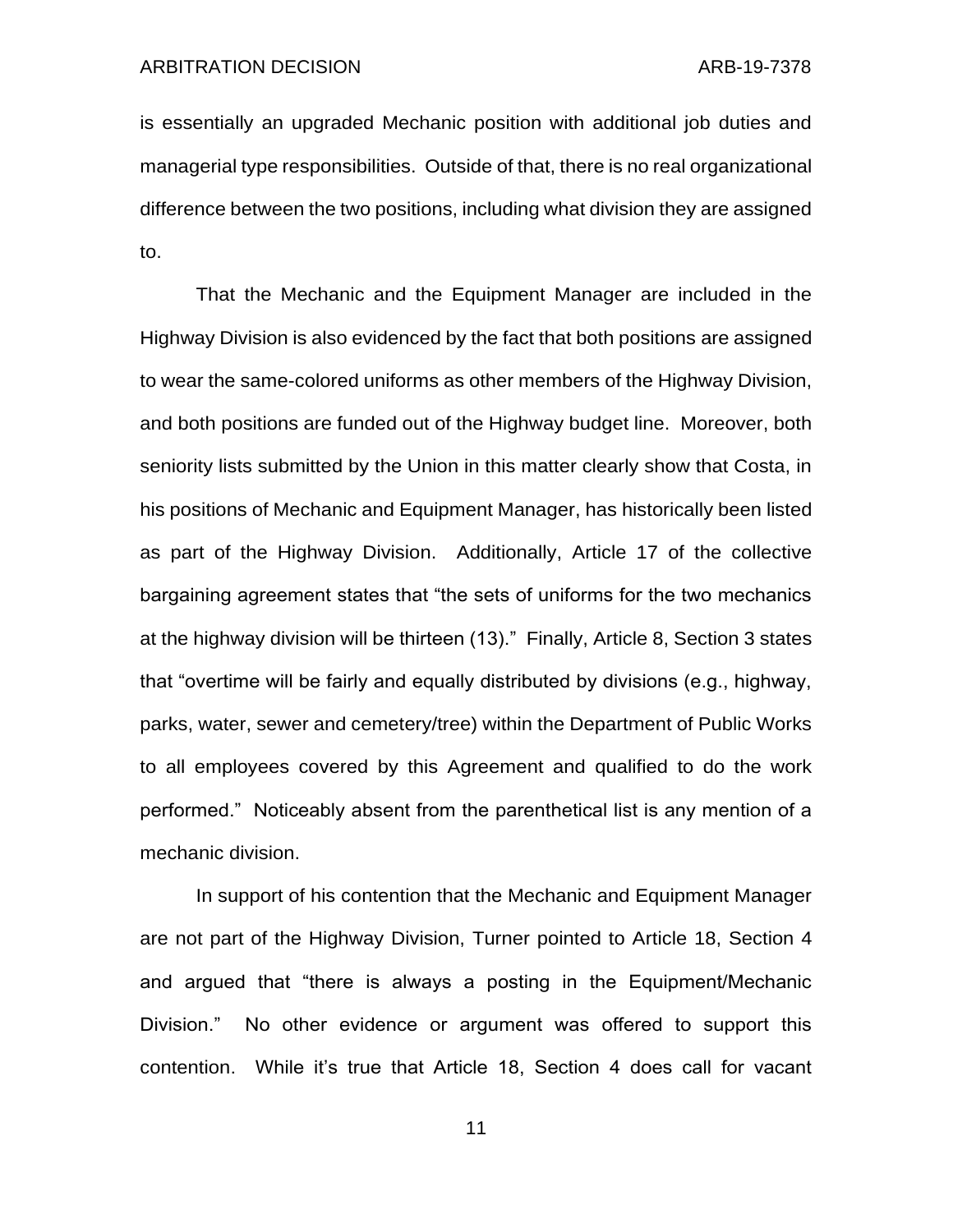#### ARBITRATION DECISION ARB-19-7378

positions to be posted in each division, this language merely reflects the minimum number of places the Town is required to post job openings. There is nothing in the collective bargaining agreement that prohibits the Town from posting openings in additional locations. Thus, to the extent that the job postings state "POST: Highway; Water & Sewer; S.T.P.; Cemetery & Park/Tree; Filtration; Mechanic," this language merely reflects the physical locations where the notices are posted and is not a list of the divisions that exist within the DPW. The overwhelming weight of the record demonstrates that the Mechanic and Equipment Manager positions have been included in the Highway Division from October 1988 to the present, at the very least.

The record also reflects that Costa began his career in the Highway Division on March 13, 1985, and has continued to hold positions in the Highway Division since that time, first as the Mechanic and later as Equipment Manager, giving him more than thirty-four years of seniority in the Highway Division at the time of his promotion. In contrast, Turner only has nineteen years seniority in the Highway Division. There is no dispute that Costa was far and away the more senior employee within the Highway Division.

## Costa was also more qualified for the position than Turner

Other than Turner's self-serving testimony that he was more qualified for the position than Costa, the Union offered very little evidence to support this contention. While it is true that the Assistant Working Foreman fills in for the Working Foreman when the latter is on vacation or absent, Turner had only been serving in the position for slightly over a year at the time the promotion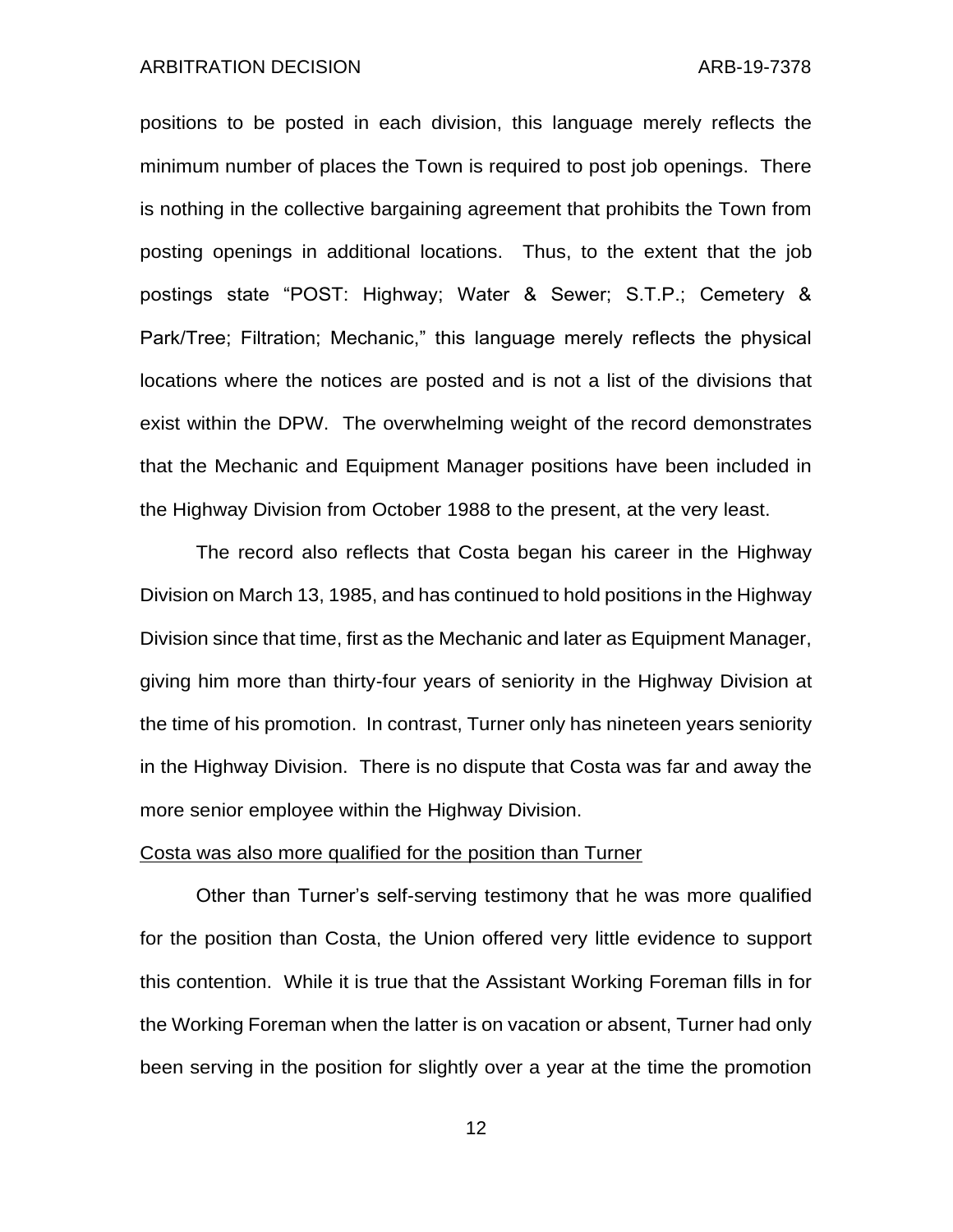was made. Thus, his experience was limited to no more than the Working Foreman's annual vacation and perhaps a handful of sick days.

These scant few weeks filling in for the Working Foreman are hardly sufficient to overcome the additional fifteen years of experience Costa had in working for the Highway Division. Also, the 2019 overtime list that the Union submitted reflects that Costa was one of the highest overtime workers in the DPW. Very few of these additional hours were performed in connection with vehicle maintenance duties, but instead were worked in connection with snow and ice removal operations, callbacks for road closures, and construction drainage issues. Costa had considerable experience in other Highway Division work both during his regular working hours and on an overtime basis.

Additionally, the Working Foreman is a supervisory position that is responsible for assigning and overseeing the Highway Division work crews, making arrangements for the supplies and equipment needed for projects, and assisting with scheduling of employees and payroll functions. This makes the Working Foreman position similar to the Equipment Manager supervisory position that Costa had been holding for a number of years. Costa supervises the employees who are necessary to assist him on a given project, maintains service records and maintenance schedules for all DPW and certain Town vehicles, and orders all parts and supplies for the shop. In contrast, Turner's only related experience was distributing work assignments during the Working Foreman's vacation. There is no evidence that Turner took on the other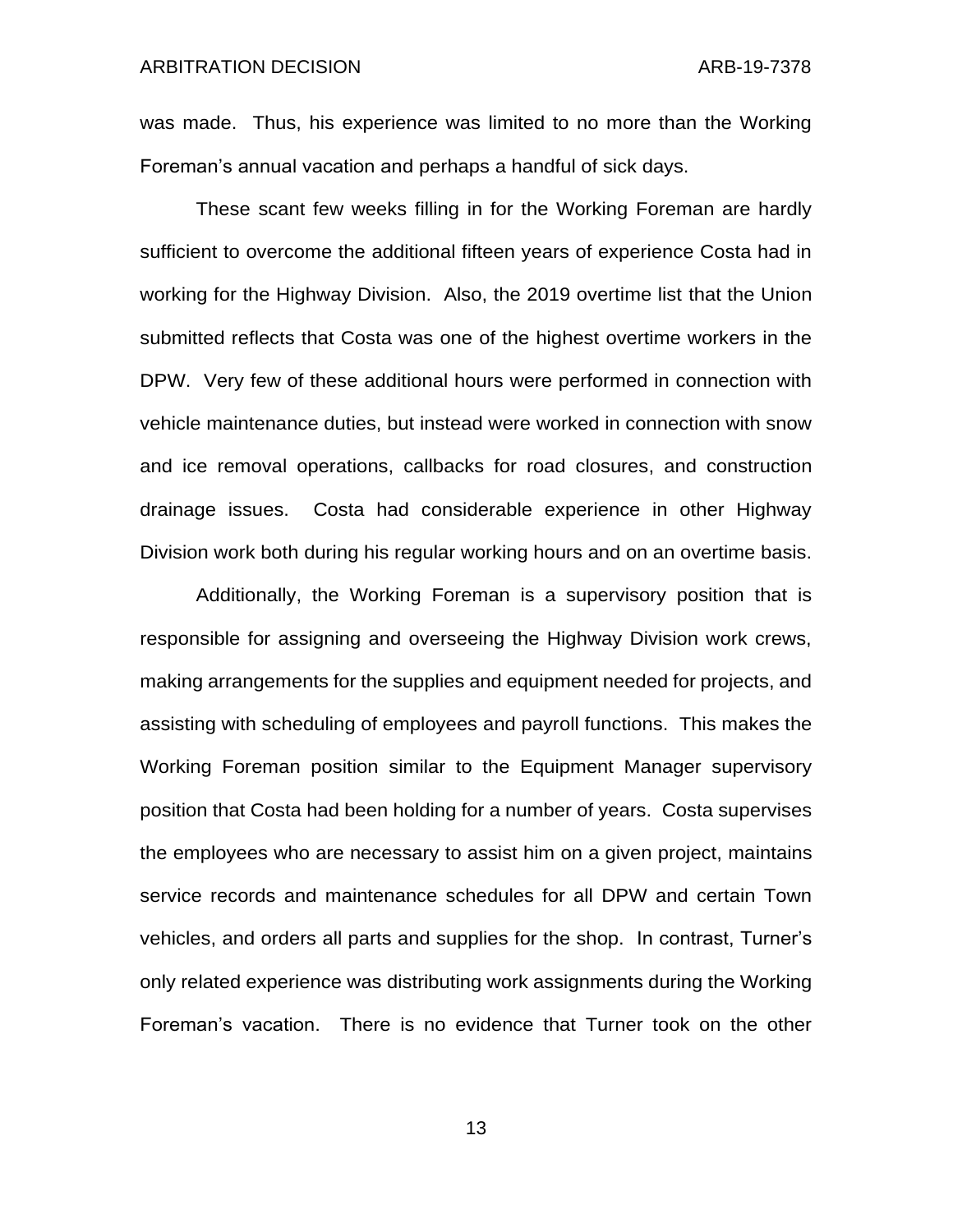aspects of the position such as ordering supplies and materials, scheduling employees or assisting with payroll functions.

An additional factor in Costa's favor is his possession of a CDL-A commercial driver's license which Turner does not possess. The CDL-A allows an employee to operate the tractor trailer that the DPW uses to haul steel plates that are necessary when performing road work. Costa is one of only two employees in the DPW, and the only one in the Highway Division, to hold such a license. This by itself makes Costa more qualified than Turner for the position. Finally, Turner was issued a verbal reprimand six months prior to the promotion, and Costa has no history of discipline.

#### **Conclusion**

The Town submits that the grievance should be denied because the Union has failed to meet its burden of showing that the Town violated the collective bargaining agreement when it promoted Costa to Working Foreman instead of Turner.

#### **OPINION**

The issue before me is: Did the Town violate the parties' collective bargaining agreement as described in the May 2019 grievance when it failed to promote the grievant to the position of Working Foreman? If so, what shall be the remedy? For all the reasons stated below, the Town did not violate the collective bargaining agreement when it failed to promote the grievant to the position of Working Foreman and the grievance is denied.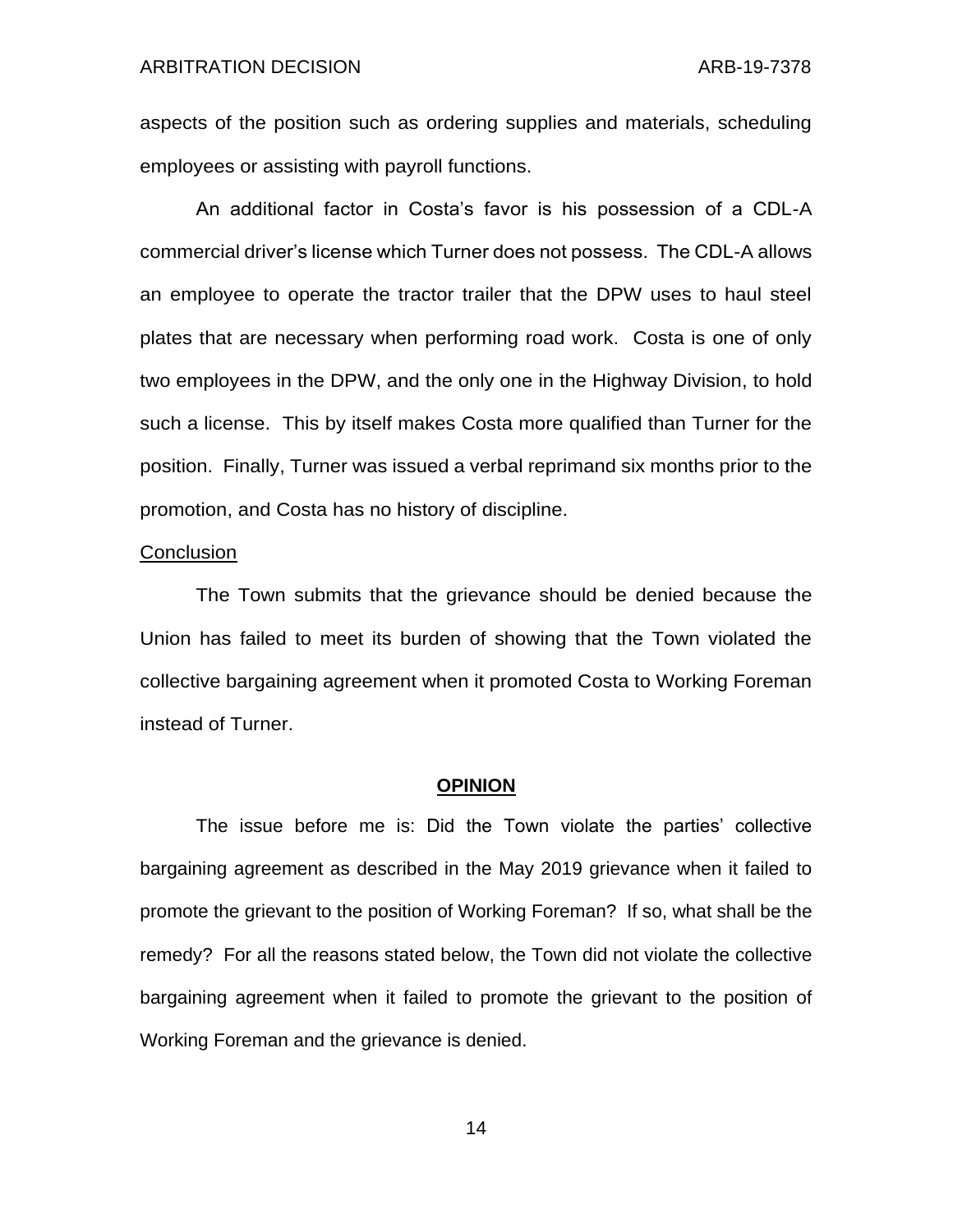The burden of proof in promotional by-pass cases is on the Union as the moving party. In this case, the Union is arguing that the promotional selection process was flawed, and that Turner was the more qualified candidate. The Union failed to meet its burden with either argument.

First, contrary to the Union's argument that the Equipment Manager position is not in the Highway Department, the overwhelming evidence presented at the hearing proves that the Equipment Manager position is in fact part of the Highway Department. A combination of payroll records, uniform mandates, overtime lists, and witness testimony make it abundantly clear that the Equipment Manager position and the Mechanic position reside in the Highway Department. The idea that there is a separate Mechanic Department is unsupported by the evidence presented.

Having found that the Mechanic position and the Equipment Manager position are in the Highway Department, logic dictates that the Town did not violate the collective bargaining agreement in its handling of the job posting or in its consideration of Costa's seniority as time within the Highway Department.

The Union's second argument is that Turner was the more qualified candidate based on his time working as the Assistant Working Foreman. Turner and the Union were unable to provide enough evidence to sustain its burden on this belief. Turner provided limited evidence other than his belief that he was entitled to the position based on his current position as Assistant Working Foreman. While it is true that many of the job duties were similar to the duties of the Working Foreman, Turner was only in the position for approximately one year